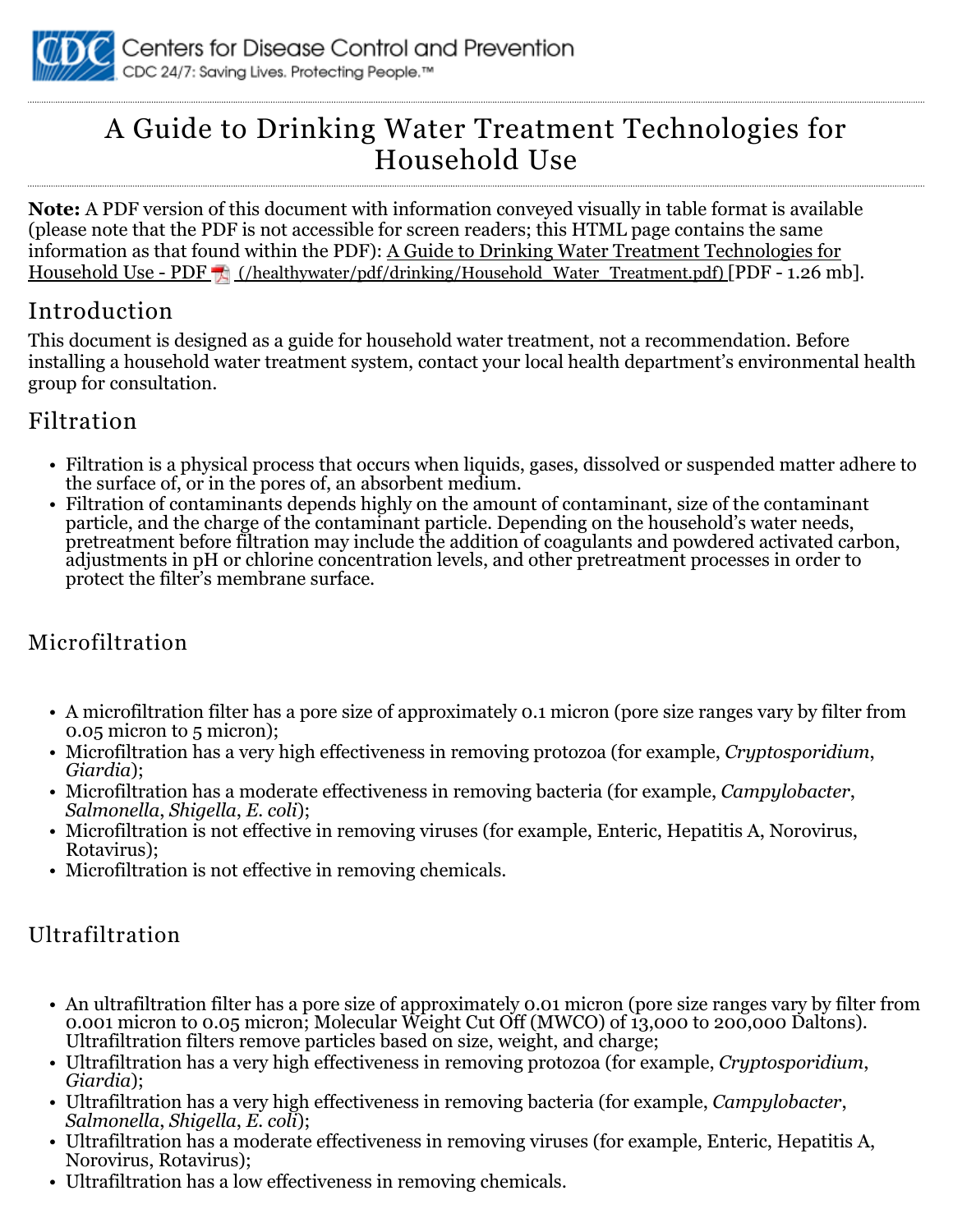# Nanofiltration

- A nanofiltration filter has a pore size of approximately 0.001 micron (pore size ranges vary by filter from 0.008 micron to 0.01 micron; Molecular Weight Cut Off (MWCO) of 200 to 2000 Daltons); Nanofiltration filters remove particles based on size, weight, and charge;
- Nanofiltration has a very high effectiveness in removing protozoa (for example, Cryptosporidium, Giardia);
- Nanofiltration has a very high effectiveness in removing bacteria (for example, Campylobacter, Salmonella, Shigella, E. coli);
- Nanofiltration has a very high effectiveness in removing viruses (for example, Enteric, Hepatitis A, Norovirus, Rotavirus);
- Nanofiltration has a moderate effectiveness in removing chemicals.

#### Reverse Osmosis Systems

- Reverse Osmosis Systems use a process that reverses the flow of water in a natural process of osmosis so that water passes from a more concentrated solution to a more dilute solution through a semipermeable membrane. Pre- and post-filters are often incorporated along with the reverse osmosis membrane itself.
- A reverse osmosis filter has a pore size of approximately 0.0001 micron.
- Reverse Osmosis Systems have a very high effectiveness in removing protozoa (for example, Cryptosporidium, Giardia);
- Reverse Osmosis Systems have a very high effectiveness in removing bacteria (for example, Campylobacter, Salmonella, Shigella, E. coli);
- Reverse Osmosis Systems have a very high effectiveness in removing viruses (for example, Enteric, Hepatitis A, Norovirus, Rotavirus);
- Reverse Osmosis Systems will remove common chemical contaminants (metal ions, aqueous salts), including sodium, chloride, copper, chromium, and lead; may reduce arsenic, fluoride, radium, sulfate, calcium, magnesium, potassium, nitrate, and phosphorous.

# Distillation Systems

- Distillation Systems use a process of heating water to the boiling point and then collecting the water vapor as it condenses, leaving many of the contaminants behind.
- Distillation Systems have a very high effectiveness in removing protozoa (for example, Cryptosporidium, Giardia);
- Distillation Systems have a very high effectiveness in removing bacteria (for example, Campylobacter, Salmonella, Shigella, E. coli);
- Distillation Systems have a very high effectiveness in removing viruses (for example, Enteric, Hepatitis A, Norovirus, Rotavirus);
- Distillation Systems will remove common chemical contaminants, including arsenic, barium, cadmium, chromium, lead, nitrate, sodium, sulfate, and many organic chemicals.

# Ultraviolet Treatment Systems (with pre-filtration)

• Ultraviolet Treatment with pre-filtration is a treatment process that uses ultraviolet light to disinfect water or reduce the amount of bacteria present.